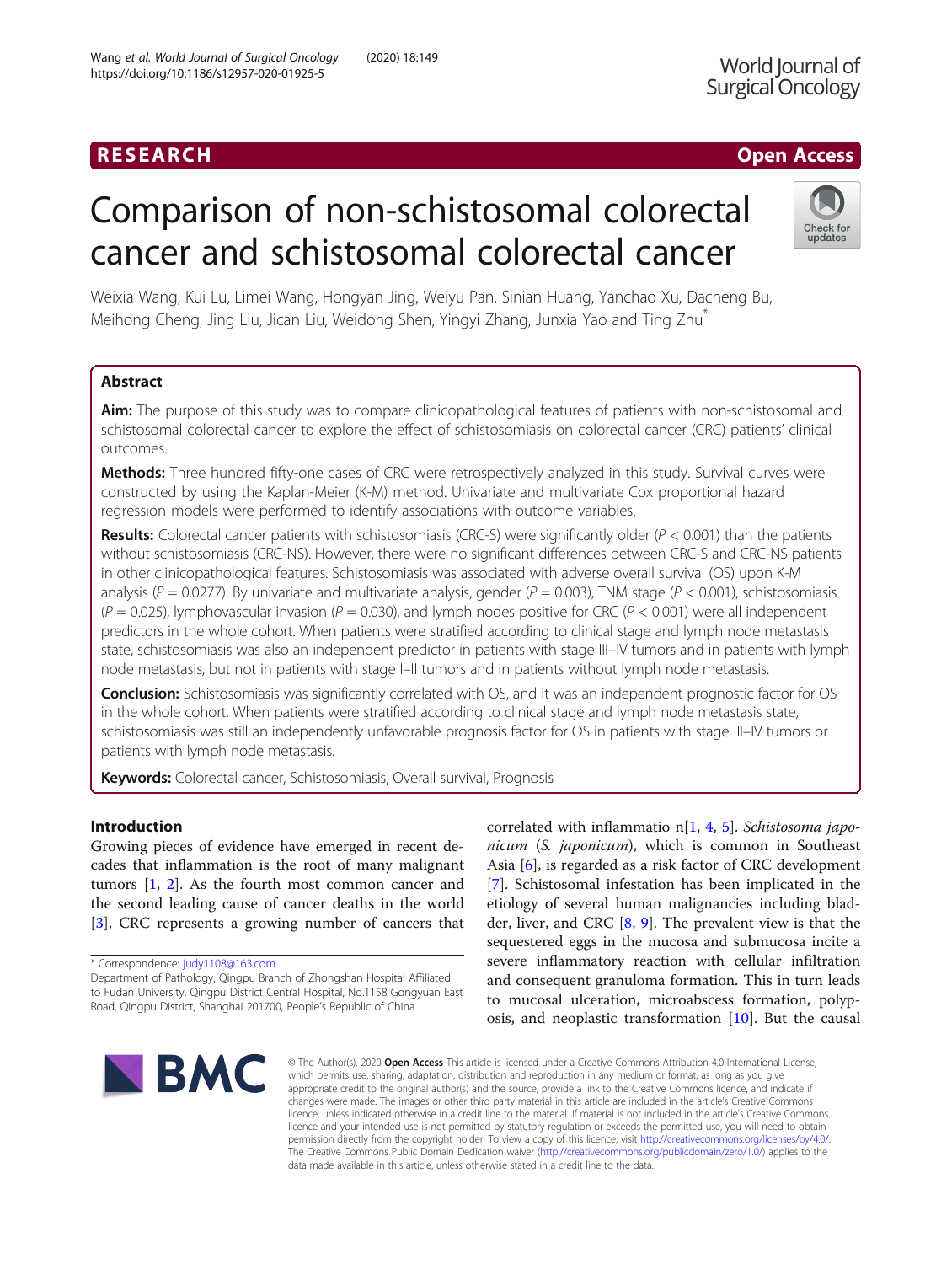relationship between S. japonicum and CRC still remained controversial [[11\]](#page-9-0). Some case reports and descriptive studies from Africa and the Middle East raised the possibility of an association between S. japonicum infestation and induction of CRC [[12](#page-9-0)–[14](#page-9-0)]. Nonetheless, the pathological evidence supporting this conclusion is rather weak, while some research demonstrated that S. *iaponicum* infestation was unrelated with CRC [\[15\]](#page-9-0).

In the 1950s, schistosomiasis was epidemic at a large scale in regions along the Yangtze River and in more than 400 counties in South China [\[16\]](#page-9-0). Because of the effective prevention and cure measures taken in China in recent years, schistosomiasis has been eliminated in most epidemic regions. However, its spread is not yet completely controlled and schistosomiasis occurs every year in a small number of people in the epidemic regions of China [[17](#page-9-0)]. The Qingpu District of Shanghai used to be one of the 10 areas with serious schistosomiasis epidemic in China [[18\]](#page-9-0), and problems of treatment and outcome of a large number of late schistosomiasis patients left over from history are still remaining. Therefore, detailed knowledge about schistosomiasis is necessary to improve the accuracy of clinical prognosis prediction and will shed light on improving our ability to the prevention and control of schistosomiasis.

In the present study, we made a retrospective analysis of schistosomiasis and clinicopathological characteristics in 137 CRC-S patients and 214 CRC-NS patients to investigate the effect of schistosomiasis on CRC patients' clinical outcomes.

# Materials and methods

# Patients and samples

A total of 351 CRC patients were enrolled in this retrospective study. All patients had undergone primary surgical resection at Qingpu Branch of Zhongshan Hospital affiliated to Fudan University, from January 2008 to August 2016. All of the operations followed the principle: adequate resection margins, en bloc high ligation of the inferior mesenteric artery (IMA), and lymphadenectomy. All circumferential margins were cleared. The number of positive lymph nodes and total number of retrieved lymph nodes were recorded. The inpatient medical records and pathological reports were reviewed, and the patients were followed up by telephone. OS is defined as the interval from the surgical operation date to the last follow-up or death caused by CRC. Inclusion criteria included the following: (i) patients with CRC as primary focus, (ii) none of these patients had received any prior anti-tumor therapy, and (iii) patients were diagnosed as adenocarcinoma by pathology after resection of CRC. Exclusion criteria included the following: (i) Tis tumors, (ii) patients who lacked complete information, (iii) patients with synchronous malignancy, and (iv) patients with survival time less than 1 month.

Two expert pathologists reviewed HE-stained slides to determine the diagnosis and to restage the tumors according to the eighth edition of American Joint Committee on Cancer (AJCC).

# Detection of schistosome ova and assessment of tumor budding

Schistosome ova were observed in all of original HEstained formalin-fixed paraffin-embedded (FFPE) sections (usually 4–6 slides), which were examined at  $\times$  10 and  $\times$  40 magnification fields using a conventional light microscope by two pathologists who were blinded to the clinical data. The diagnosis of schistosomiasis was done by finding schistosome eggs in HE-stained slides.

Tumor budding was defined as the presence of dedifferentiated single cells or small clusters of up to 5 cells at the invasive front of CRC [\[19](#page-9-0)]. To assess tumor budding in the 10-HPF method  $[20]$ , the invasive front is first scanned at low magnification ( $\times$  4 to  $\times$  10) to identify areas of highest budding density. Tumor buds are then counted under high magnification  $(x 40)$ , and the tumor budding count is reported. The evaluation of tumor budding was conducted by two pathologists who were blinded to the clinical data. Five tumor budding counts were used as breakthrough point. In brief, tumor bud counts greater than or equal to 5 were defined as the high group, otherwise as the low group.

# Statistical analysis

The association between schistosomiasis and clinicopathological characteristics was evaluated by using the chi-square and Fisher's exact tests. The Kaplan-Meier (K-M) curves with log-rank tests were used to determine the prognostic significance for OS. Univariate and multivariate regression analyses were used to identify independent prognostic factors, and  $P < 0.05$  was defined as the criterion for variable deletion when performing backward stepwise selection. Statistical analyses were performed using SPSS 22.0 (SPSS Inc., Chicago, IL).

# Results

# Clinical characteristics in full cohort

A total of 351 surgically resected FFPE primary CRC samples were included in the study. In the whole cohort, 39.0% (137 out of 351) were infected with schistosoma (Fig. [1a\)](#page-2-0). The clinical and pathological features of the cohort are summarized in Table [1](#page-3-0). In the whole cohort, the age of patients at diagnosis ranged from 33 to 91 years (median, 69 years) and they were predominantly male (60.2%, 212 out of 351). By anatomic site, 27% tumors were in the rectum, 33% in the left colon, and 40% in the right colon. Lymph node metastasis was observed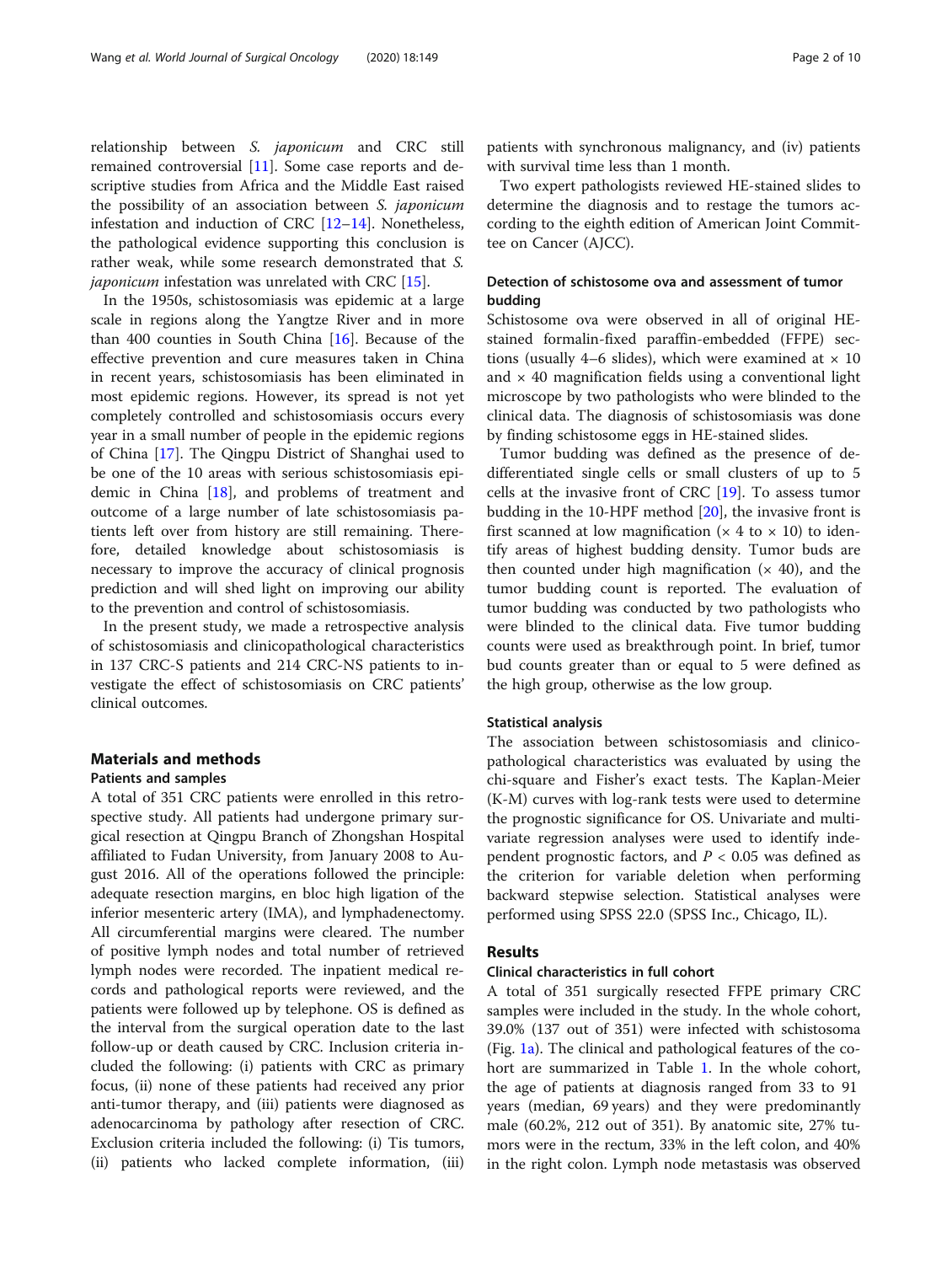<span id="page-2-0"></span>

in 40% of patients, and 46% of patients were at late-stage disease, while patients without lymph node metastasis were 60%. On the basis of the AJCC Staging Manual (seventh edition), there were very few highly differentiated cases in the follow-up data. Thus, highly differentiated and moderately differentiated cases were classified as "well differentiation," and poorly differentiated cases classified as "poor differentiation." Seventy-six percent cases were well differentiated, and 24% were poorly differentiated. As shown in Table [1,](#page-3-0) lymphovascular invasion, perineura invasion, lymph nodes positive for CRC, and tumor budding were prone to appear in patients with stage III–IV tumors or patients with lymph node metastasis. More poorly differentiated tumors and deeper tumor invasion depth were also mostly observed in patients with late tumor stage or patients with lymph node metastasis. The distribution trend of other clinicopathological features, such as colonic perforation, ulceration, and histological type, was similar within different subgroups.

## Survival analysis

The median follow-up time was 62.4 (1.25–134.4) months. During the follow-up, there were 41.6% (146 out of 351) patients who died. Mean and median time to OS was 62.54 and 62.85, respectively.

To investigate the association between schistosomiasis and clinical outcomes, we conducted K-M analysis according to schistosoma infection status. Result demonstrated that schistosoma infection was significantly associated with poor survival in total CRC patients (median survival time, 80.82 for CRC-S set and 119.20 for CRC-NS set;  $P = 0.0277$ ) (Fig. 1b).

Further analysis was conducted to explore the effect of schistosoma infection on CRC patients with similar stage tumors. In stage I–II set ( $N = 192$ ), a K-M curve was

plotted and found that schistosoma infection (40%) was uncorrelated with survival ( $P = 0.5018$ ) (Fig. [2](#page-4-0)a). Nevertheless, in stage III–IV set  $(N = 159)$ , K-M analysis showed a significant correlation between schistosoma infection and OS  $(P = 0.0260)$  (Fig. [2b](#page-4-0)).

In patients with lymph node metastasis  $(N = 144)$ , schistosoma infection was observed in 39% (56 out of 144) CRC patients and associated with poor survival  $(P = 0.0249)$  $(P = 0.0249)$  $(P = 0.0249)$  (Fig. 2c). In contrast, there was no statistically significant difference observed in OS between CRC-S and CRC-NS patients without lymph node metastasis  $(P = 0.4005)$  (Fig. [2](#page-4-0)d).

# Univariate and multivariate analysis

The Cox proportional hazards model was used to determine factors that may influence OS of CRC patients. In the whole cohort, by univariate analysis and multivariate analysis (Table [2\)](#page-5-0), gender ( $P = 0.003$ ), TNM stage ( $P <$ 0.001), schistosomiasis ( $P = 0.025$ ), lymphovascular invasion ( $P = 0.030$ ), and lymph nodes positive for CRC ( $P <$ 0.001) were significantly independent predictors. Schistosomiasis was statistically significantly associated with decreasing OS.

In late-stage (III–IV) CRC patients (Table [2](#page-5-0)), gender  $(P = 0.030)$ , pathological T stage  $(P = 0.12)$ , tumor differentiation ( $P = 0.016$ ), schistosoma infection ( $P = 0.008$ ), and lymph nodes positive for CRC ( $P = 0.004$ ) were significantly independent prognostic factors for OS, while in early stage (I–II), lymph nodes positive for CRC ( $P =$ 0.007) was the only independent prognostic factor for OS in multivariate analysis.

In patients with lymph node metastasis (Table [2\)](#page-5-0), gender ( $P = 0.026$ ), pathological T stage ( $P = 0.025$ ), schistosoma infection ( $P = 0.023$ ), and lymph nodes positive for CRC ( $P = 0.003$ ) were independent prognostic factors. In patients without lymph node metastasis (Table [2\)](#page-5-0), TNM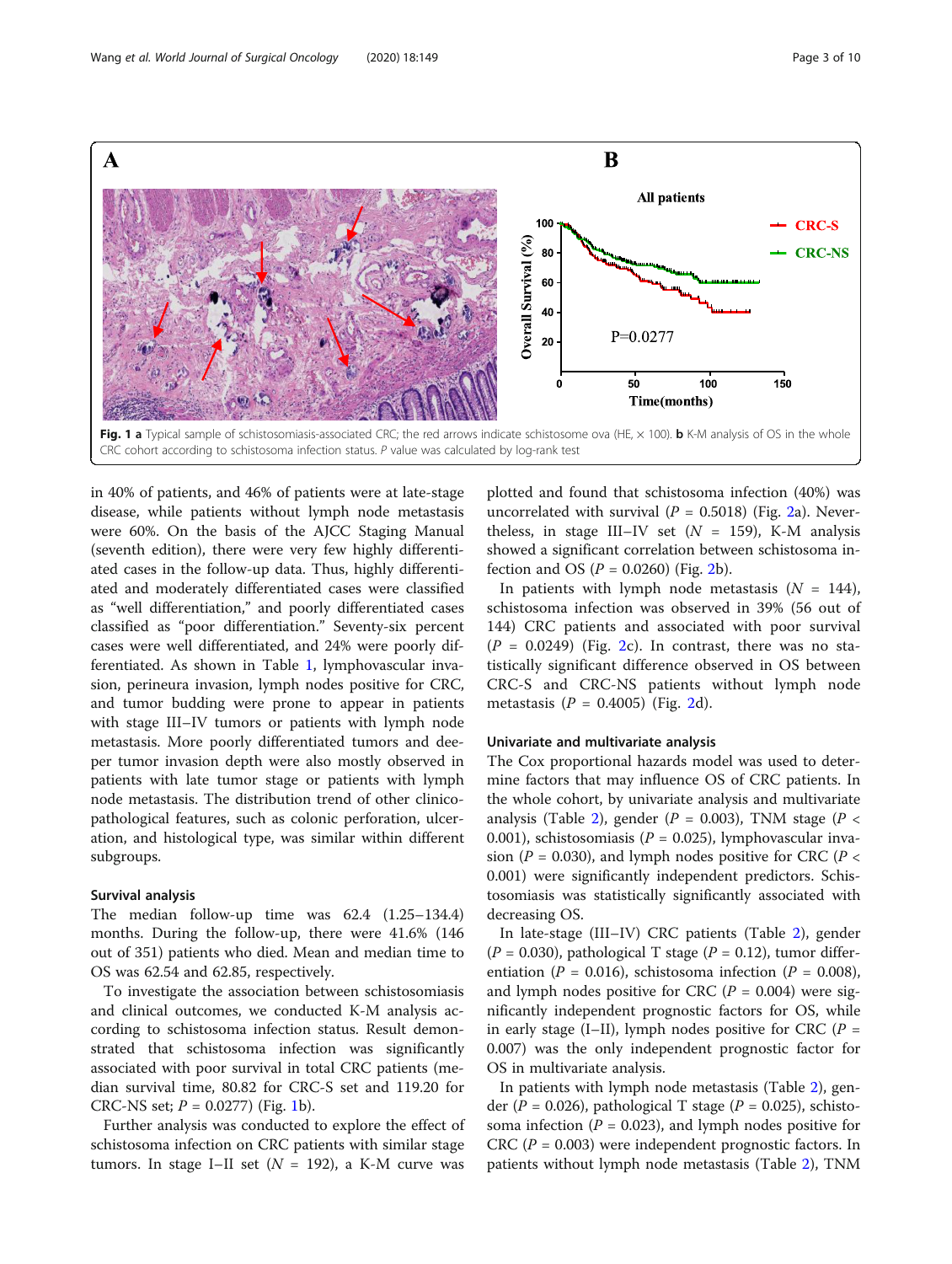| Characteristics                         |                | All patients ( $N = 351$ ) |                          | Patients with stage I-II<br>disease ( $N = 192$ ) |                          | Patients with stage<br>III-IV disease ( $N = 159$ ) |                | Patients with<br>$LNM (N = 144)$ |                | Patients without<br>$LNM (N = 207)$ |
|-----------------------------------------|----------------|----------------------------|--------------------------|---------------------------------------------------|--------------------------|-----------------------------------------------------|----------------|----------------------------------|----------------|-------------------------------------|
|                                         | $\overline{N}$ | $\%$                       | ${\cal N}$               | %                                                 | ${\cal N}$               | $\%$                                                | Ν              | $\%$                             | ${\cal N}$     | $\%$                                |
| Age $(< 60$ years)                      | 83             | 24                         | 46                       | 24                                                | 37                       | 23                                                  | 34             | 24                               | 49             | 23                                  |
| Gender (male)                           | 214            | 61                         | 118                      | 61                                                | 65                       | 59                                                  | 71             | 49                               | 123            | 57                                  |
| <b>Tumor location</b>                   |                |                            |                          |                                                   |                          |                                                     |                |                                  |                |                                     |
| Rectum                                  | 94             | 27                         | 50                       | 26                                                | 44                       | 28                                                  | 37             | 26                               | 57             | 28                                  |
| Left colon                              | 115            | 33                         | 61                       | 32                                                | 54                       | 34                                                  | 51             | 35                               | 64             | 31                                  |
| Right colon                             | 142            | 40                         | 81                       | 42                                                | 61                       | 38                                                  | 56             | 39                               | 86             | 41                                  |
| Tumor size $(< 5 cm)$                   | 174            | 50                         | 94                       | 50                                                | 80                       | 49.7                                                | 71             | 49                               | 103            | 48                                  |
| <b>Differentiation</b>                  |                |                            |                          |                                                   |                          |                                                     |                |                                  |                |                                     |
| Well diff.                              | 267            | 76                         | 165                      | 86                                                | 102                      | 65                                                  | 93             | 65                               | 173            | 82                                  |
| Poor diff.                              | 84             | 24                         | 27                       | 14                                                | 57                       | 35                                                  | 51             | 35                               | 36             | 18                                  |
| Lymphovascular invasion (positive)      | 122            | 35                         | 46                       | 24                                                | 76                       | 48                                                  | 68             | 47                               | 54             | 26                                  |
| Nervous invasion (positive)             | 31             | 1.0                        | 12                       | 6.0                                               | 19                       | 12                                                  | 18             | 12.5                             | 13             | 6                                   |
| Lymph nodes positive for CRC $(> 2)$    | 42             | 1.2                        | 1.0                      | 0.0                                               | 41                       | 26                                                  | 35             | 24                               | $\overline{7}$ | 3                                   |
| <b>Colonic perforation (yes)</b>        | 13             | 0.4                        | 8                        | 4.0                                               | 5                        | 3.0                                                 | $\overline{4}$ | 3.0                              | 9              | 4.0                                 |
| Tumor budding $( \geq 5 \text{ cells})$ | 219            | 62                         | 99                       | 52                                                | 120                      | 75                                                  | 110            | 79                               | 109            | 53                                  |
| <b>Ulceration</b> (yes)                 | 149            | 42                         | 79                       | 41                                                | 70                       | 44                                                  | 64             | 44                               | 85             | 41                                  |
| Histological type                       |                |                            |                          |                                                   |                          |                                                     |                |                                  |                |                                     |
| Adenocarcinoma                          | 311            | 89                         | 173                      | 90                                                | 138                      | 87                                                  | 124            | 86                               | 187            | 90                                  |
| Mucinous/SRCC                           | 40             | 11                         | 19                       | 10                                                | 21                       | 13                                                  | 20             | 14                               | 20             | 10                                  |
| Pathological T stage                    |                |                            |                          |                                                   |                          |                                                     |                |                                  |                |                                     |
| $T1-2$                                  | 80             | 23                         | 65                       | 34                                                | 15                       | 9                                                   | 14             | 10                               | 63             | 31                                  |
| $T3-4$                                  | 271            | 77                         | 127                      | 66                                                | 144                      | 91                                                  | 130            | 90                               | 146            | 69                                  |
| Lymph node metastasis                   |                |                            |                          |                                                   |                          |                                                     |                |                                  |                |                                     |
| No                                      | 207            | 60                         | 189                      | 98                                                | 18                       | 12                                                  |                |                                  |                |                                     |
| Yes                                     | 144            | 40                         | 3                        | $\overline{2}$                                    | 141                      | 88                                                  |                |                                  |                |                                     |
| <b>TNM</b> stage                        |                |                            |                          |                                                   |                          |                                                     |                |                                  |                |                                     |
| $+$ $\parallel$                         | 190            | 54                         |                          |                                                   |                          | -                                                   | 3              | $\overline{2}$                   | 192            | 92                                  |
| $III + IV$                              | 161            | 46                         | $\overline{\phantom{0}}$ | $\overline{\phantom{m}}$                          | $\overline{\phantom{m}}$ | $\qquad \qquad -$                                   | 141            | 98                               | 17             | 8                                   |
| <b>Schistosomiasis</b>                  | 137            | 39                         | 76                       | 40                                                | 61                       | 38                                                  | 56             | 39                               | 81             | 40                                  |

<span id="page-3-0"></span>Table 1 Clinicopathological characteristics of the CRC cohort

"–," data is not applicable. Abbreviation: N number

stage ( $P < 0.001$ ) and tumor budding ( $P = 0.014$ ) but not schistosoma infection were associated with OS in multivariate analysis. These results further proved that schistosoma infection may have different effects on CRC patients' clinical outcomes, especially for patients with stage III–IV tumor and patients with lymph node metastasis.

# Association of schistosomiasis with clinicopathological features

The relationship between schistosomiasis and clinicopathological features is shown in Table [3](#page-6-0). Patients with schistosomiasis were significantly older than the patients without schistosomiasis (median age 74.0 years vs 64.0

years,  $P < 0.001$ ). The clinical stage of patients with and without schistosomiasis was similar ( $P = 0.816$ ). In the total cohort, the male/female ratio was also higher in the CRC-S set (1.67 vs 1.43). Besides, in patients with lymph node metastasis, there were significant associations between male sex and female sex ( $P < 0.001$ ). There were no significant differences in other clinicopathological characteristics between CRC-NS and CRC-S sets.

In order to further investigate the effect of schistosomiasis on particular CRC population, we divided the whole cohort into different groups according to their clinical stage or the state of lymph node metastasis and further subgrouped them into CRC-S and CRC-NS set based on schistosomiasis. Except age, there were no correlations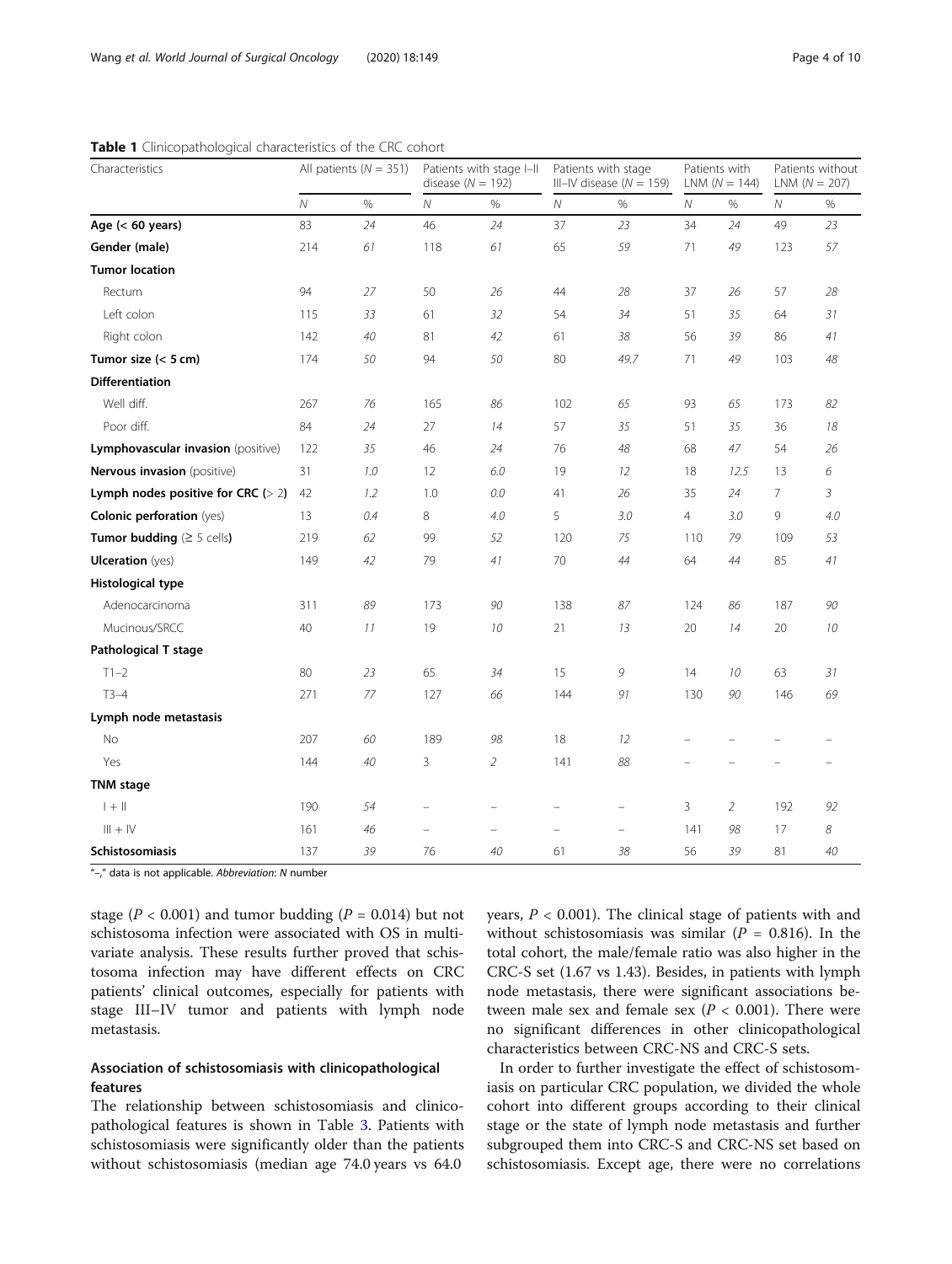<span id="page-4-0"></span>

was calculated by log-rank test

between other clinicopathological features and schistosomiasis when compared between CRC-NS and CRC-S sets in different groups (Table [3\)](#page-6-0).

# Discussion

At present, there is sufficient evidence to conclude that S. *haematobium* has a role in causing some types of bladder cancer [[21](#page-9-0)–[23](#page-9-0)] and hepatocellular carcinoma [\[6](#page-8-0), [10\]](#page-9-0). There is limited evidence to suggest that S. japonicum leads to CRC.

Our study demonstrated that schistosomiasis was an independently unfavorable factor for OS ( $P = 0.0260$ , Fig. [1b;](#page-2-0)  $P = 0.025$  $P = 0.025$  $P = 0.025$ , Table 2). These results indicated that schistosomiasis plays an important role in CRC progression and metastases. Shindo [\[24\]](#page-9-0) reviewed 276 cases of large intestinal cancer with schistosomiasis and found significant differences between carcinoma with schistosomiasis and non-schistosomiasis-associated carcinoma in symptoms, age, sex, and histological findings, suggesting that schistosomiasis could induce the carcinoma. Ye et al. [\[25](#page-9-0)] reported that intestinal schistosomiasis was a risk factor for CRC and that the lesions caused by the

disease might be considered precancerous. Liu et al. [[26](#page-9-0)] reported that the history of colon schistosomiasis was a probable risk factor for the development of colorectal neoplasia, but only a few studies reported the clinicopathological characteristics and prognosis of patients with schistosomal CRC. This might be explained as follows. Firstly, there is little relevant clinical data in the medical literature, limited to case reports; physicians know little about it [[27,](#page-9-0) [28\]](#page-9-0). Secondly, cases of colonic schistosomiasis are rare leading to a small sample size and potential bias in data analysis. Previous reports [[29](#page-9-0), [30\]](#page-9-0) showed that the development of CRC-S occurs in a younger age group unlike our findings. This might be explained by the following reasons. First, since effective prevention and control measures were taken in China in 1983, the infection rate has decreased, which result in large quantity and relatively younger CRC-NS patients. Second, this disparity may be related to differences in hereditary factors and environmental carcinogens. Our results showed that there is also a male predominance  $(61\%$  $(61\%$  $(61\%$ , Table 1) in the cohort, although there was no significant difference between CRC-NS and CRC-S patients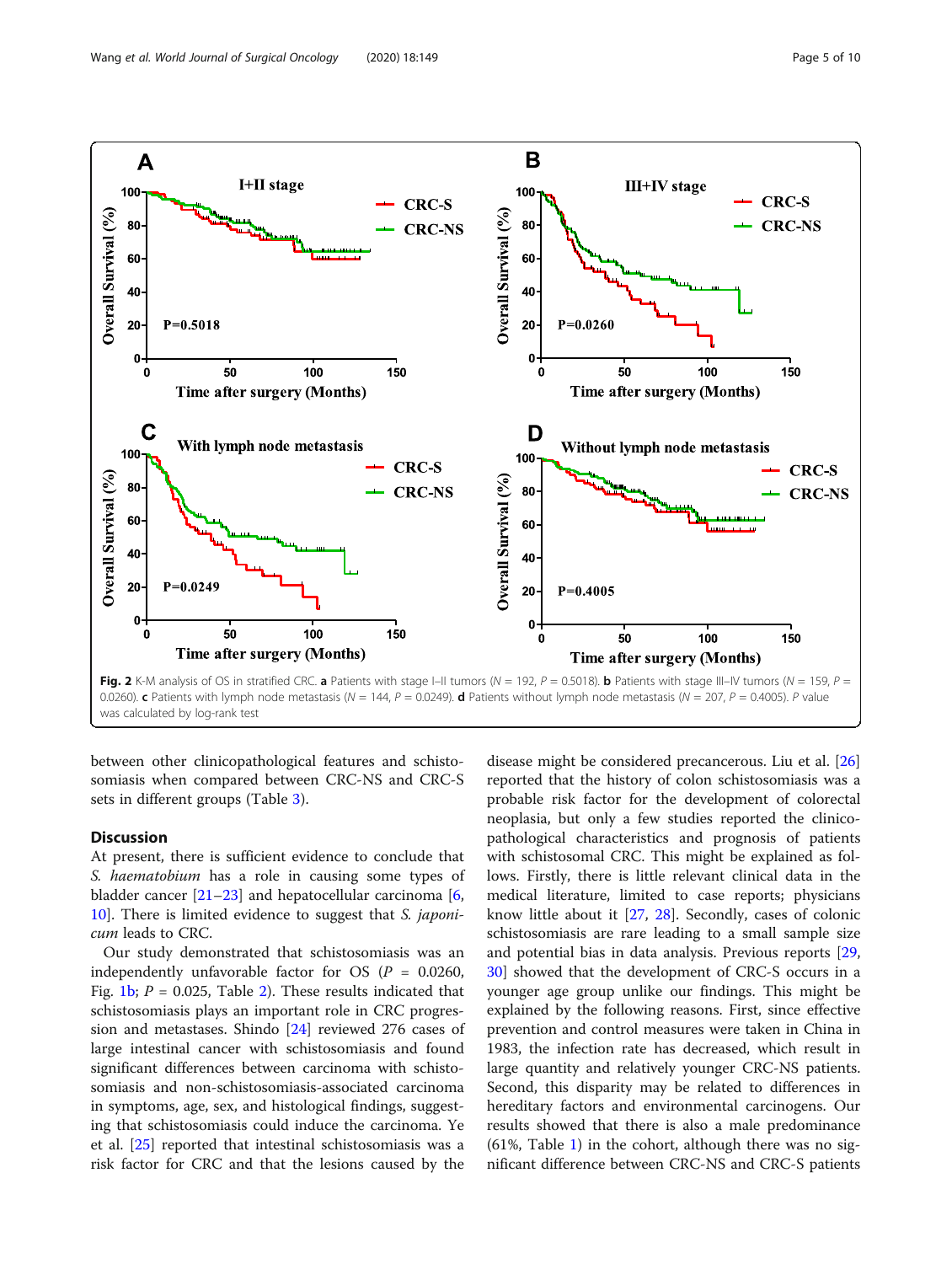<span id="page-5-0"></span>

| Table 2 Univariate and multivariate Cox regression of clinicopathological for overall survival<br>Variable                                                                                  |                          |                             |          | Patients with stage I-II disease |          | Patients with stage III-IV disease |          | Patients with LNM    |          | Patients without LNM     |
|---------------------------------------------------------------------------------------------------------------------------------------------------------------------------------------------|--------------------------|-----------------------------|----------|----------------------------------|----------|------------------------------------|----------|----------------------|----------|--------------------------|
|                                                                                                                                                                                             | All patients<br>$\Delta$ | $\widehat{\cup}$<br>HR (95% | $\Delta$ | HR (95% CI)                      | $\Delta$ | HR (95% CI)                        | $\Delta$ | HR (95% CI)          | $\Delta$ | HR (95% CI)              |
| Univariate analysis                                                                                                                                                                         |                          |                             |          |                                  |          |                                    |          |                      |          |                          |
| Age (< 60 years)                                                                                                                                                                            | 0.010                    | 1.759 (1.142-2.708)         | 0.009    | 3.413 (1.355-8.597)              | 0.244    | 343 (0.818-2.205)                  | 0.116    | 533 (0.900-2.611)    | 0.024    | 0.424 (0.201-0.894)      |
| Gender (male/female)                                                                                                                                                                        | 0.008                    | 1.602 (1.129-2.271)         | 0.046    | 1.897 (1.010-3.564)              | 0.018    | 1.670 (1.093-2.553)                | 0.020    | 1.714 (1.089-2.697)  | 0.103    | 1.584 (0.912-2.752)      |
| Tumor size (5 cm)                                                                                                                                                                           | 0.913                    | 1.018 (0.728-1.400)         | 0.735    | 0.909 (0.523-1.580)              | 0.480    | 1.157 (0.772-1.735)                | 0.233    | 1.297 (0.846-1.987)  | 0.435    | 0.816 (0.491-1.358)      |
| Tumor site                                                                                                                                                                                  |                          |                             |          |                                  |          |                                    |          |                      |          |                          |
| Rectum                                                                                                                                                                                      |                          | Refer                       |          | Refer                            |          | Refer                              |          | Refer                | Refer    |                          |
| Left colon                                                                                                                                                                                  | 0.908                    | 1.025 (0.676-1.553)         | 0.670    | 1.168 (0.572-2.385)              | 0.926    | 0.975 (0.572-1.663)                | 0.926    | 0.975 (0.572-1.663)  | 0.942    | 1.025 (0.527-1.995)      |
| Right colon                                                                                                                                                                                 | 0.464                    | 0.859 (0.572-1.290)         | 0.860    | 0.939 (0.467-1.888)              | 0.249    | 0.728 (0.425-1.249)                | 0.249    | 0.728 (0.425-1.249)  | 0.967    | 1.013 (0.531-1.865)      |
| Pathological T stage                                                                                                                                                                        | $<0.001$                 | 2.591 (1.562-4.297)         | 0.633    | 1.158 (0.634-2.116)              | 0.007    | 5.803 (1.675-27.633)               | 0.010    | 6.323 (1.554-25.722) | 0.275    | 1.385 (0.541-1.486)      |
| Lymph node metastasis                                                                                                                                                                       | $<0.001$                 | 2.802 (2.012-3.902)         | 0.041    | 4.410 (1.063-18.289)             | 0.558    | 0.828 (0.441-1.556)                |          |                      |          |                          |
| TNM stage                                                                                                                                                                                   | $<0.001$                 | 3.197 (2.271-4.501)         |          |                                  |          |                                    | 0.827    | 0.855 (0.210-3.481)  | $<0.001$ | 4.275 (2.203-8.298)      |
| Differentiation                                                                                                                                                                             | $<0.001$                 | 1.889 (1.334-2.674)         | 0.833    | $1.084(0.510 - 2.307)$           | 0.019    | 1.083 (1.083-2.466)                | 0.126    | 1.407 (0.909-2.177)  | 0.074    | 1.742 (0.957-3.169)      |
| Lymphovascular<br>invasion                                                                                                                                                                  | $<0.001$                 | 3.251 (1.987-5.318)         | 0.163    | 1.538 (0.840-2.815)              | 0.011    | 1.702 (1.132-2.559)                | 0.019    | 1.670 (1.088-2.561)  | 0.036    | 1.782(1.039-3.056)       |
| Nervous invasion                                                                                                                                                                            | 0.140                    | 1.497 (0.876-2.559)         | 0.281    | 1.759 (0.630-4.909)              | 0.866    | 1.056 (0.562-1.985)                | 0.943    | 0.976 (0.503-1.893)  | 0.176    | 1.888 (0.752-4.741)      |
| Lymph nodes positive for CRC                                                                                                                                                                | 0.001                    | 4.006 (2.686-5.973)         | 0.007    | 16.949 (2.188-131.284)           | $<0.001$ | 2.178 (1.410-3.366)                | $<0.001$ | 0.723 (1.479-3.693)  | 0.001    | 5.338 (1.907-14.943)     |
| Colonic perforation                                                                                                                                                                         | 0.541                    | 0.700 (0.223-2.198)         | 0.824    | $1.174(0.285 - 4.829)$           | 0.768    | 0.809 (0.198-3.303)                | 0.461    | 0.475 (0.066-3.428)  | 0.512    | 1.475 (0.462-4.711)      |
| Tumor budding                                                                                                                                                                               | < 0.001                  | 2.028 (1.400-2.938)         | 0.043    | 1.812 (1.019-3.221)              | 0.163    | (423 (0.867-2.336)                 | 0.234    | 0.723 (0.424-1.232)  | 0.023    | 1.849 (1.087-3.146)      |
| Schistosomiasis                                                                                                                                                                             | 0.044                    | 1.399 (1.009-1.940)         | 0.474    | 1.225 (0.703-2.132)              | 0.011    | 1.699 (1.128-2.560)                | 0.019    | 1.674 (1.087-2.577)  | 0.428    | 1,229 (0.738-2.049)      |
| Ulceration                                                                                                                                                                                  | 0.624                    | 0.9205 (0.660-1.282)        | 0.362    | 0.766 (0.4313-1.360)             | 0.971    | 1.008 (0.670-1.514)                | 0.649    | 1.104 (0.721-1.690)  | 0.189    | 0.698 (0.408-1.194)      |
| Histological type                                                                                                                                                                           | 0.921                    | 1.025 (0.626-1.680)         | 0.797    | 0.886 (0.352-2.230)              | 0.870    | 0.952 (0.529-1.713)                | 0.708    | 0.889 (0.482-1.641)  | 0.902    | 0.948 (0.408-2.206)      |
| Multivariate analysis                                                                                                                                                                       |                          |                             |          |                                  |          |                                    |          |                      |          |                          |
| Gender                                                                                                                                                                                      | 0.003                    | 1.676 (1.178-2.384)         |          |                                  | 0.030    | 1.601 (1.047-2.450)                | 0.026    | 1.675 (1.064-2.639)  |          |                          |
| Pathological T stage                                                                                                                                                                        |                          |                             |          |                                  | 0.012    | 6.042 (1.476-24.729)               | 0.025    | 5.040 (1.228-20.678) |          |                          |
| TNM stage                                                                                                                                                                                   | $<0.001$                 | 0.389 (0.267-0.567)         |          |                                  |          |                                    |          |                      | < 0.001  | 4.507 (2.303-8.818)      |
| Lymph node metastasis                                                                                                                                                                       |                          |                             |          |                                  |          |                                    |          |                      |          |                          |
| Tumor budding                                                                                                                                                                               |                          |                             |          |                                  |          |                                    |          |                      | 0.014    | 0.513 (0.301-0.876)      |
| Differentiation                                                                                                                                                                             |                          |                             |          |                                  | 0.016    | 1.677 (1.101-2.555)                |          |                      |          |                          |
| Schistosomiasis                                                                                                                                                                             | 0.025                    | 1.458 (1.049-2.027)         |          |                                  | 0.008    | 1.743 (1.153-2.635)                | 0.023    | 1.648 (1.070-2.538)  |          |                          |
| Lymphovascular invasion                                                                                                                                                                     | 0.030                    | 1.461 (1.036-2.060)         |          |                                  |          |                                    |          |                      |          |                          |
| Lymph nodes positive for CRC                                                                                                                                                                | ${}_{<0.001}$            | 2.256 (1.461-3.483)         | 0.007    | 16.8587 (2.176-130.580)          | 0.004    | 1.911 (1.230-2.969)                | 0.003    | 2.005 (1.267-3.175)  |          | $\overline{\phantom{0}}$ |
| "-" data is non-significant. Abbreviation: CI confidence interval, HR hazard ratio. P < 0.05 was defined as the criterion for variable deletion when performing backward stepwise selection |                          |                             |          |                                  |          |                                    |          |                      |          |                          |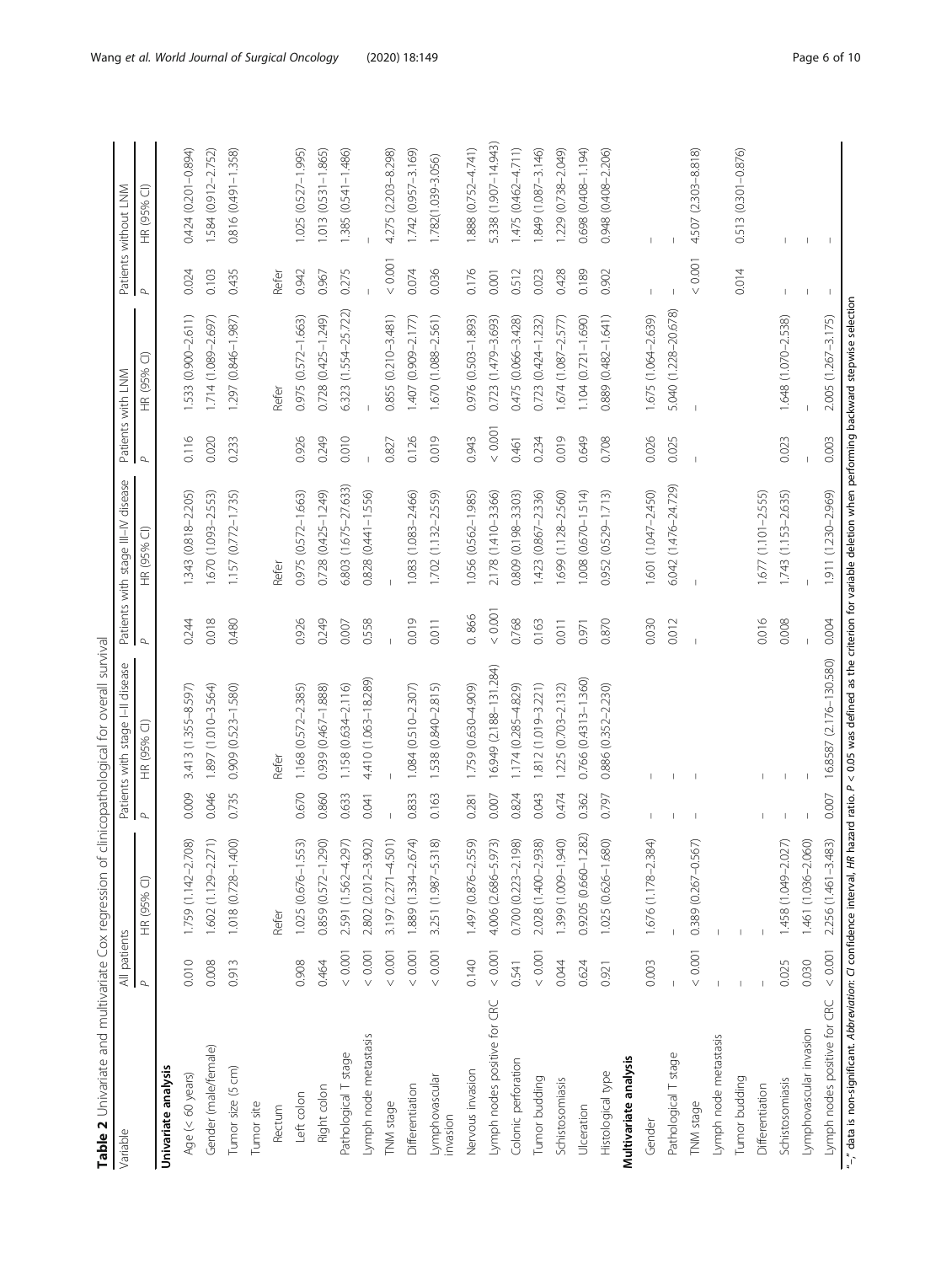<span id="page-6-0"></span>

| <b>CONTROLLERATORS</b>       |                       |                      |                 | Criquident definition of the Series of the Series of the Series |                             | $\leq$        | DI<br>DI<br>D                    |                     |                 |                                        |                     |          |                                           |                                   |          |
|------------------------------|-----------------------|----------------------|-----------------|-----------------------------------------------------------------|-----------------------------|---------------|----------------------------------|---------------------|-----------------|----------------------------------------|---------------------|----------|-------------------------------------------|-----------------------------------|----------|
| Characteristic               | All patients          |                      | $\Delta$        |                                                                 | Stage I-II disease patients | $\mathcal{Q}$ | Stage III-IV disease<br>patients |                     | $\Delta$        | metastasis patients<br>With lymph node |                     | $\Delta$ | Without lymph node<br>metastasis patients |                                   | $\Delta$ |
|                              | $(N = 214)$<br>CRC-NS | $CRC-S$<br>(N = 137) |                 | $(N = 116)$<br>CRC-NS                                           | $CRC-S$<br>(N = 76)         |               | $(N = 98)$<br>CRC-NS             | $(N = 61)$<br>CRC-S |                 | $(N=88)$<br>CRC-NS                     | $CRC-S$<br>(N = 56) |          | $(N = 126)$<br>CRC-NS                     | $\widehat{81}$<br>CRC-S<br>$\leq$ |          |
| Age (< 60 years)             |                       |                      | 0.001<br>$\vee$ |                                                                 |                             | < 0.001       |                                  |                     | 0.001<br>$\vee$ |                                        |                     | $<0.001$ |                                           |                                   | $<0.001$ |
| $<60$                        | 78                    | $\sqrt{2}$           |                 | 4                                                               | $\cup$                      |               | $\overline{37}$                  | $\circ$             |                 | 34                                     | $\circ$             |          | $\overline{4}$                            | $\sqrt{2}$                        |          |
| $\geq 60$                    | 136                   | 132                  |                 | 75                                                              | $\overline{2}$              |               | $\overline{\circ}$               | $\overline{6}$      |                 | 54                                     | S6                  |          | $\approx$                                 | 76                                |          |
| Gender                       |                       |                      | 0.467           |                                                                 |                             | 0.695         |                                  |                     | 0.520           |                                        |                     | < 0.001  |                                           |                                   | 0.588    |
| Male                         | 126                   | $86$                 |                 | $\overline{70}$                                                 | $\frac{8}{4}$               |               | $\overline{4}$                   | 23                  |                 | 35                                     | 36                  |          | 53                                        | $\overline{5}$                    |          |
| Female                       | 88                    | $\overline{5}$       |                 | $\frac{4}{6}$                                                   | $28$                        |               | 56                               | 38                  |                 | 53                                     | $\overline{20}$     |          | 73                                        | 50                                |          |
| Tumor site                   |                       |                      | 0.274           |                                                                 |                             | 0.750         |                                  |                     | 0.829           |                                        |                     | 0.806    |                                           |                                   | 0.030    |
| Rectum                       | $\sqrt{5}$            | $\overline{37}$      |                 | $\overline{3}$                                                  | $\overline{0}$              |               | $\beta$                          | $\approx$           |                 | $\approx$                              | $\overline{5}$      |          | 35                                        | $\approx$                         |          |
| Left colon                   | $\mathcal{Z}$         | $\overline{5}$       |                 | 29                                                              | $\overline{3}$              |               | 35                               | $\overline{0}$      |                 | 33                                     | $\frac{8}{1}$       |          | $\overline{31}$                           | 33                                |          |
| Right colon                  | 93                    | $\frac{9}{4}$        |                 | 56                                                              | 25                          |               | $\overline{37}$                  | $\overline{24}$     |                 | 33                                     | 23                  |          | $\odot$                                   | 26                                |          |
| Tumor size                   |                       |                      | 0.985           |                                                                 |                             | 0.597         |                                  |                     | 0.581           |                                        |                     | 0.372    |                                           |                                   | 0.443    |
| $< 5 cm$                     | 106                   | $68$                 |                 | 55                                                              | 39                          |               | 51                               | 29                  |                 | $\frac{4}{5}$                          | 25                  |          | $\infty$                                  | $\frac{1}{2}$                     |          |
| $\geq$ 5 cm                  | $108$                 | 69                   |                 | $\overline{\circ}$                                              | 37                          |               | $\overline{4}$                   | 32                  |                 | $\overline{4}$                         | $\overline{3}$      |          | $\infty$                                  | 38                                |          |
| Differentiation              |                       |                      | 0.570           |                                                                 |                             | 0.577         |                                  |                     | 0.700           |                                        |                     | 0.952    |                                           |                                   | 0.417    |
| Well diff.                   | 165                   | 102                  |                 | $\overline{a}$                                                  | $\mathcal{R}$               |               | $\mathcal{R}$                    | 38                  |                 | 57                                     | 36                  |          | 108                                       | 8                                 |          |
| Poor diff.                   | $\frac{1}{6}$         | 35                   |                 | $\overline{1}$                                                  | $\square$                   |               | 34                               | 23                  |                 | $\overline{31}$                        | $\gtrsim$           |          | $\approx$                                 | $\overline{1}$                    |          |
| Lymphovascular invasion      |                       |                      | 0.909           |                                                                 |                             | 0.732         |                                  |                     | 1.000           |                                        |                     | 1.000    |                                           |                                   | 1.000    |
| Negative                     | 138                   | $\infty$             |                 | $\rm 87$                                                        | 59                          |               | 5                                | 32                  |                 | $\frac{4}{6}$                          | $\approx$           |          | $\Im$                                     | $\odot$                           |          |
| Positive                     | 76                    | 47                   |                 | 29                                                              | $\Box$                      |               | $\overline{4}$                   | 29                  |                 | $\overline{4}$                         | 26                  |          | 34                                        | $\overline{z}$                    |          |
| Nervous invasion             |                       |                      | 1.000           |                                                                 |                             | 0.766         |                                  |                     | 1.000           |                                        |                     | 1.000    |                                           |                                   | 1.000    |
| Negative                     | 194                   | 125                  |                 | 108                                                             | $\mathcal{L}$               |               | 86                               | 54                  |                 | 78                                     | Q<br>4              |          | $\overline{11}$                           | 76                                |          |
| Positive                     | $\gtrsim$             | $\overline{1}$       |                 | $\infty$                                                        | 4                           |               | $\equiv$                         | $\triangleright$    |                 | $\supseteq$                            | $\sim$              |          | $\circ$                                   | $\cup$                            |          |
| Lymph nodes positive for CRC |                       |                      | 0.867           |                                                                 |                             | 0.998         |                                  |                     | 0.710           |                                        |                     | 1.000    |                                           |                                   | 1.000    |
| $\frac{1}{2}$                | 189                   | 120                  |                 | $\frac{5}{11}$                                                  | $\%$                        |               | 74                               | 4                   |                 | 67                                     | क्                  |          | 122                                       | 78                                |          |
| $\geq$ $\geq$                | 25                    | $\overline{1}$       |                 |                                                                 | $\circ$                     |               | $\approx$                        | $\overline{C}$      |                 | $\overline{c}$                         | $\overline{4}$      |          | 4                                         | $\sim$                            |          |
| Colonic perforation          |                       |                      | 0.966           |                                                                 |                             | 0.482         |                                  |                     | 0.373           |                                        |                     | 0.299    |                                           |                                   | 0.487    |
| $\frac{\circ}{2}$            | 206                   | 132                  |                 | $\frac{1}{10}$                                                  | $\overline{7}$              |               | S                                | 58                  |                 | $\rm 87$                               | 53                  |          | $\frac{1}{2}$                             | 56                                |          |
| Yes                          | $\infty$              | $\sqrt{2}$           |                 | $\circ$                                                         | $\sim$                      |               | $\sim$                           | $\infty$            |                 | $\overline{\phantom{0}}$               | $\infty$            |          | $\overline{D}$                            | $\sim$                            |          |
| Tumor budding                |                       |                      | 0.652           |                                                                 |                             | 0.184         |                                  |                     | 0.454           |                                        |                     | 0.841    |                                           |                                   | 0.393    |
| $< 5$ cells                  | $\infty$              | 49                   |                 | $\overline{6}$                                                  | 32                          |               | 22                               | $\overline{1}$      |                 | $\gtrsim$                              | $\overline{4}$      |          | $\Im$                                     | 35                                |          |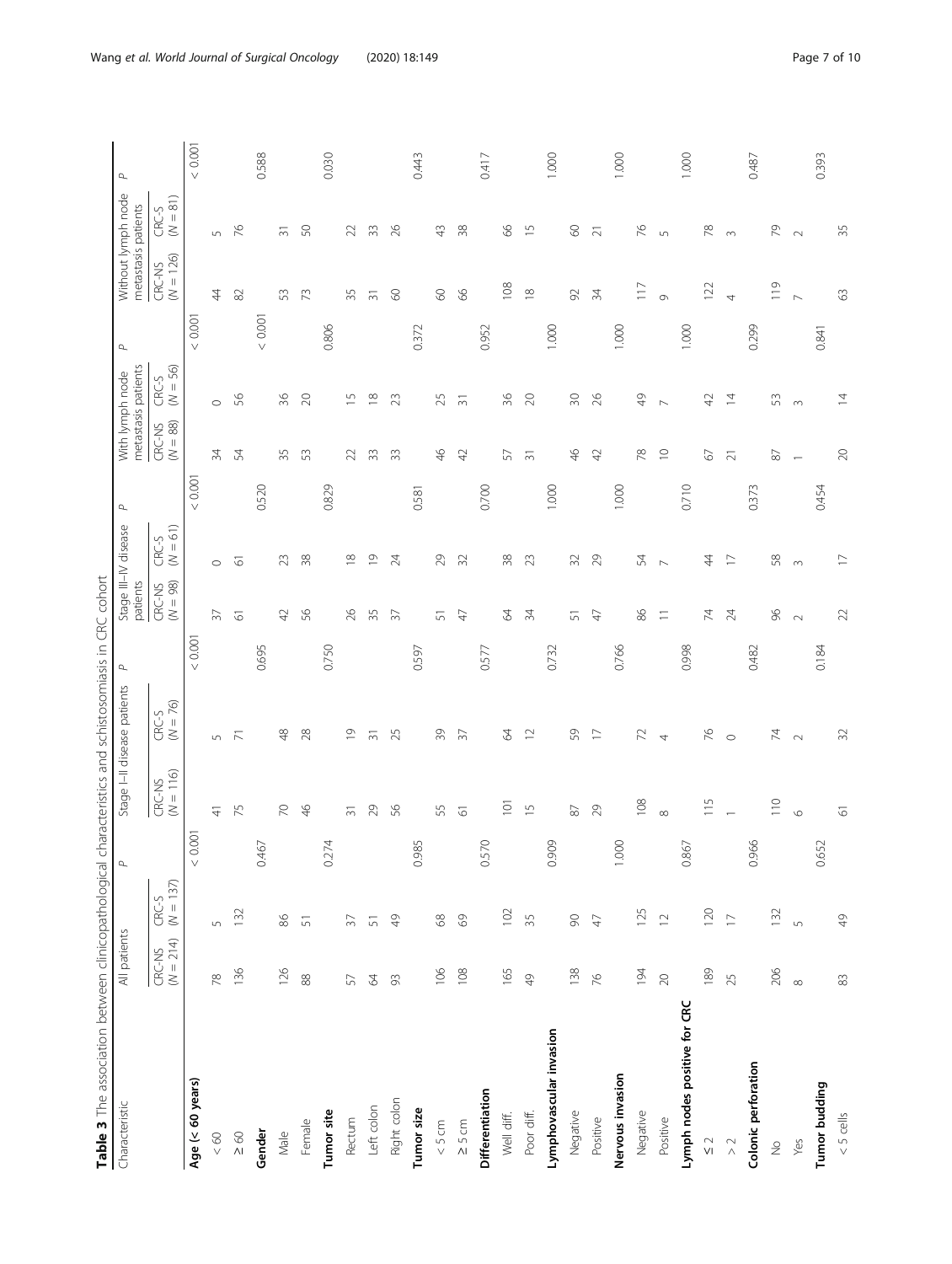| Characteristic          | All patients   |                                  | $\Delta$        |                       | Stage I-II disease patients | $\Delta$ | patients                                                                                                                                                                                                                                                                                                                                                                         | Stage III-IV disease                                                                                                                                                                                                                                                                                                                                                             | $\sigma$ | metastasis patients<br>With lymph node |                     | $\sigma$ | metastasis patients   | Without lymph node  | $\Delta$ |
|-------------------------|----------------|----------------------------------|-----------------|-----------------------|-----------------------------|----------|----------------------------------------------------------------------------------------------------------------------------------------------------------------------------------------------------------------------------------------------------------------------------------------------------------------------------------------------------------------------------------|----------------------------------------------------------------------------------------------------------------------------------------------------------------------------------------------------------------------------------------------------------------------------------------------------------------------------------------------------------------------------------|----------|----------------------------------------|---------------------|----------|-----------------------|---------------------|----------|
|                         | CRC-NS         | $(N = 214)$ $(N = 137)$<br>CRC-S |                 | $(N = 116)$<br>CRC-NS | $(N = 76)$<br>CRC-S         |          | $(N = 98)$<br>CRC-NS                                                                                                                                                                                                                                                                                                                                                             | $(N = 61)$<br>CRC-S                                                                                                                                                                                                                                                                                                                                                              |          | $(N = 88)$<br>CRC-NS                   | $(N = 56)$<br>CRC-S |          | $(N = 126)$<br>CRC-NS | $(N = 81)$<br>CRC-S |          |
| $\geq$ 5 cells          | 131            | 88                               |                 | 55                    | 4                           |          | 76                                                                                                                                                                                                                                                                                                                                                                               | $\ddot{4}$                                                                                                                                                                                                                                                                                                                                                                       |          | 8                                      | $\overline{4}$      |          | $\Im$                 | $\frac{4}{6}$       |          |
| Histological type       |                |                                  | 0.731           |                       |                             | 0.470    |                                                                                                                                                                                                                                                                                                                                                                                  |                                                                                                                                                                                                                                                                                                                                                                                  | 0.590    |                                        |                     | 1.000    |                       |                     | 0.633    |
| Adenocarcinoma          | $\overline{9}$ | 120                              |                 | 106                   | 2                           |          | 85                                                                                                                                                                                                                                                                                                                                                                               | 53                                                                                                                                                                                                                                                                                                                                                                               |          | 26                                     | 48                  |          | $\frac{5}{1}$         | 72                  |          |
| Mucinous/SRCC           | 23             | $\overline{1}$                   |                 | $\supseteq$           | 0                           |          | $\frac{3}{2}$                                                                                                                                                                                                                                                                                                                                                                    | $\infty$                                                                                                                                                                                                                                                                                                                                                                         |          | $\overline{C}$                         | $\infty$            |          | $\equiv$              | Ō                   |          |
| Ulceration              |                |                                  | 0.740           |                       |                             | 0.88     |                                                                                                                                                                                                                                                                                                                                                                                  |                                                                                                                                                                                                                                                                                                                                                                                  | 0.774    |                                        |                     | 0.495    |                       |                     | 1.000    |
| $\frac{1}{2}$           | 125            | 77                               |                 | 69                    | 4                           |          | 56                                                                                                                                                                                                                                                                                                                                                                               | 33                                                                                                                                                                                                                                                                                                                                                                               |          | 5                                      | 29                  |          | 74                    | $\frac{8}{4}$       |          |
| Yes                     | 89             | 8                                |                 | $\overline{4}$        | 32                          |          | 42                                                                                                                                                                                                                                                                                                                                                                               | 28                                                                                                                                                                                                                                                                                                                                                                               |          | 37                                     | 27                  |          | 52                    | Z                   |          |
| Pathological T stage    |                |                                  | 0.562           |                       |                             | 0.395    |                                                                                                                                                                                                                                                                                                                                                                                  |                                                                                                                                                                                                                                                                                                                                                                                  | 0.891    |                                        |                     | 0.749    |                       |                     | 0.388    |
| $\frac{1}{1}$<br>$T1-2$ | 5              | 29                               |                 | 42                    | 23                          |          | Ō                                                                                                                                                                                                                                                                                                                                                                                | $\circ$                                                                                                                                                                                                                                                                                                                                                                          |          | $\infty$                               | $\circ$             |          | 43                    | 23                  |          |
| $\equiv$<br>$T3-4$      | 163            | 108                              |                 | 74                    | S                           |          | 89                                                                                                                                                                                                                                                                                                                                                                               | 55                                                                                                                                                                                                                                                                                                                                                                               |          | 80                                     | S                   |          | 83                    | 58                  |          |
| Lymph node metastasis   |                |                                  | 0.883           |                       |                             | 0.823    |                                                                                                                                                                                                                                                                                                                                                                                  |                                                                                                                                                                                                                                                                                                                                                                                  | 0.641    |                                        |                     |          |                       |                     | Ï        |
| $\frac{1}{2}$           | 126            | $\overline{\infty}$              |                 | $\frac{4}{1}$         | 75                          |          | $\overline{12}$                                                                                                                                                                                                                                                                                                                                                                  | $\circ$                                                                                                                                                                                                                                                                                                                                                                          |          |                                        | $\circ$             |          |                       | I                   |          |
| Yes                     | 88             | 56                               |                 | $\sim$                |                             |          | 86                                                                                                                                                                                                                                                                                                                                                                               | 55                                                                                                                                                                                                                                                                                                                                                                               |          | 88                                     | SS,                 |          | I                     | I                   |          |
| TNM stage               |                |                                  | $\circ$<br>0.81 |                       |                             |          |                                                                                                                                                                                                                                                                                                                                                                                  |                                                                                                                                                                                                                                                                                                                                                                                  |          |                                        |                     | 0.842    |                       |                     | 0.379    |
| $\frac{1}{1}$           | 116            | 76                               |                 | I                     | I                           |          | I                                                                                                                                                                                                                                                                                                                                                                                | L                                                                                                                                                                                                                                                                                                                                                                                |          |                                        |                     |          | $\frac{1}{2}$         | 75                  |          |
| $\geq$ $+$ $\equiv$     | 98             | $\overline{\circ}$               |                 | I                     | I                           |          | $\begin{array}{c} \rule{0pt}{2.5ex} \rule{0pt}{2.5ex} \rule{0pt}{2.5ex} \rule{0pt}{2.5ex} \rule{0pt}{2.5ex} \rule{0pt}{2.5ex} \rule{0pt}{2.5ex} \rule{0pt}{2.5ex} \rule{0pt}{2.5ex} \rule{0pt}{2.5ex} \rule{0pt}{2.5ex} \rule{0pt}{2.5ex} \rule{0pt}{2.5ex} \rule{0pt}{2.5ex} \rule{0pt}{2.5ex} \rule{0pt}{2.5ex} \rule{0pt}{2.5ex} \rule{0pt}{2.5ex} \rule{0pt}{2.5ex} \rule{0$ | $\begin{array}{c} \rule{0pt}{2.5ex} \rule{0pt}{2.5ex} \rule{0pt}{2.5ex} \rule{0pt}{2.5ex} \rule{0pt}{2.5ex} \rule{0pt}{2.5ex} \rule{0pt}{2.5ex} \rule{0pt}{2.5ex} \rule{0pt}{2.5ex} \rule{0pt}{2.5ex} \rule{0pt}{2.5ex} \rule{0pt}{2.5ex} \rule{0pt}{2.5ex} \rule{0pt}{2.5ex} \rule{0pt}{2.5ex} \rule{0pt}{2.5ex} \rule{0pt}{2.5ex} \rule{0pt}{2.5ex} \rule{0pt}{2.5ex} \rule{0$ |          | 86                                     | 55                  |          | $\overline{4}$        | $\circ$             |          |

Wang et al. World Journal of Surgical Oncology (2020) 18:149 Page 8 of 10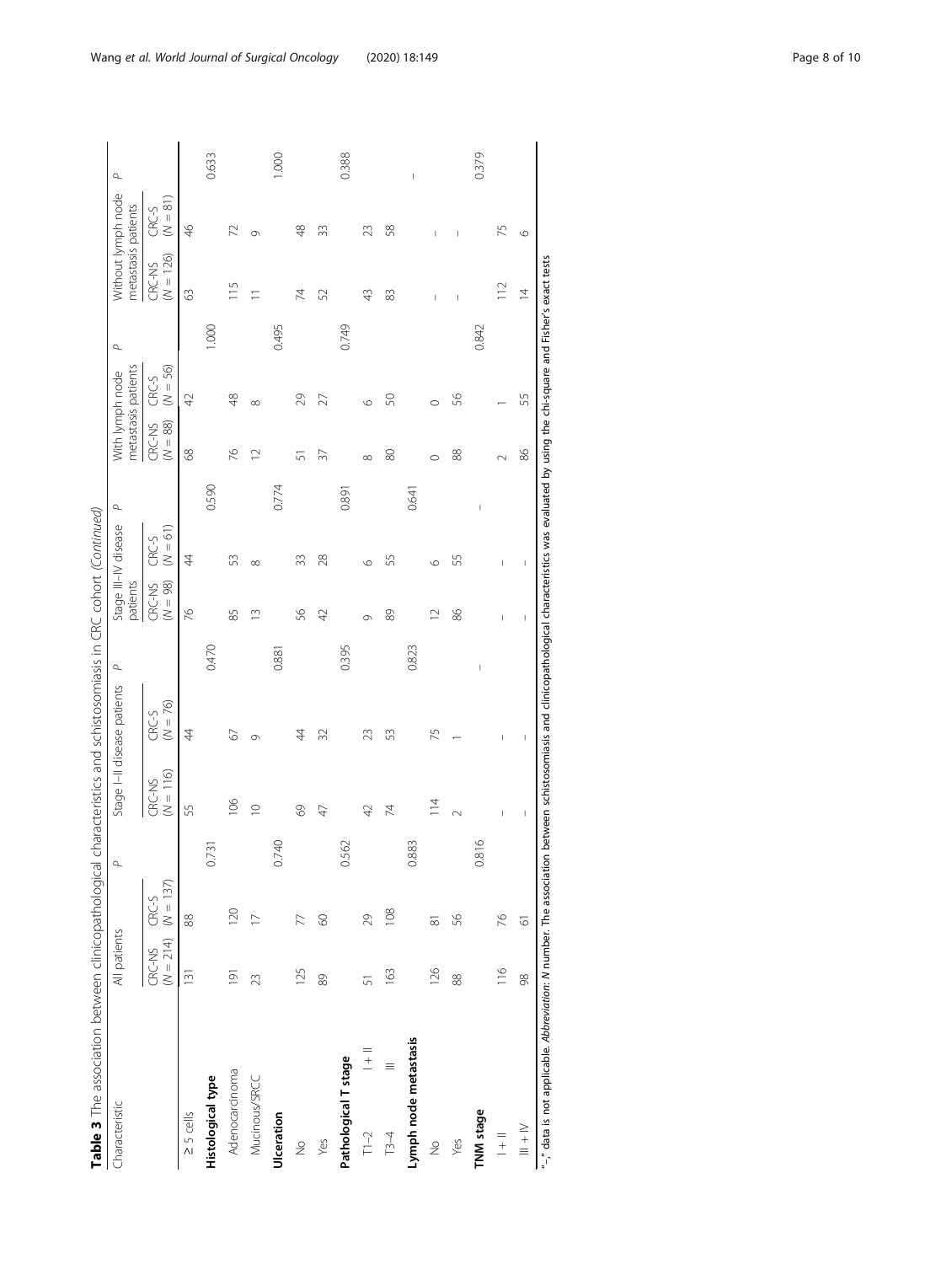<span id="page-8-0"></span>In the cohort, there were 22 (1.7%) patients who have stage IV tumors, and the survival time ranged from 1.25 to 118 months. Although it is well known that stage IV tumors have a poor prognosis, we want to investigate the impact of schistosoma on CRC in the complete process.

Schistosomiasis was statistically significant for OS in the univariate analysis and was an independent prognosis factor in multivariate analysis in the whole cohort (P  $= 0.025$ , HR  $= 1.458$ , 95% CI  $= 1.049 - 2.027$ ). When patients were stratified based on clinical stage or state of lymph node metastasis, schistosomiasis was also a significantly independent predictor, except in patients with stage I–II tumor or without lymph node metastasis. Therefore, our observation indicates that schistosomiasis may be a considerable risk for patients in different clinical stages, especially in the late clinical stage. This conclusion may increase the debate that schistosomiasis is a weak risk of CRC [5, [34](#page-9-0), [35](#page-9-0)].

Our study has several limitations. First, because it was performed at a single institution, the uniformity of the results may be low. Further work will be needed to validate the present results. Second, patient selection bias is a possibility due to the nature of the retrospective study. Third, although we found a negative correlation between schistosomiasis and CRC outcomes, the precise functional roles of schistosomiasis in CRC progression and its underlying molecular mechanisms remain obscure. Chen et al. observed a variable degree of colonic epithelial dysplasia in 60% of cases with S. japonicum colitis and regarded these changes as a transition on the way towards cancer development in schistosomal colonic disease [[36\]](#page-9-0). A similar conclusion was drawn by Yu et al. from their studies on different types of schistosomal egg polyps [[34\]](#page-9-0). All these results suggested the pro-tumor mechanisms of S. japonicum in tumor tissues. Therefore, further analysis about the functional roles of schistosoma infection and underlying molecular mechanisms needs to be investigated. In addition, we were not sure if any of these patients suffered from familial cancer syndromes, such as Lynch syndrome. It was known that the proportion of patients with familial polyps and hereditary non-polyposis CRC syndrome is higher in young patients ( $\leq 40$  years old) [\[37](#page-9-0), [38](#page-9-0)]. In our cohort, there were seven patients (0.02%) under 40 years old. However, work will continue to examine this possibility. Lastly, it was reported that schistosomiasis results from the host's immune response to schistosome eggs and the granulomatous reaction evoked by the antigens they secrete [[39\]](#page-9-0), and the process of granuloma formation will be accompanied by chronic inflammatio  $n[40, 41]$  $n[40, 41]$  $n[40, 41]$  $n[40, 41]$ , which may induce the development of tumor. However, we could not provide evidence in this study and detection of inflammatory markers will be conducted to strengthen the hypothesis in further work.

In summary, our observations support the pathogenetic role of schistosomiasis and shed light on the adverse effects of schistosomiasis on CRC patients.

# Abbreviations

AJCC: American Joint Committee on Cancer; CRC: Colorectal cancer; CRC-NS: Patients without schistosomiasis; CRC-S: Colorectal cancer patients with schistosomiasis; FFPE: Formalin-fixed paraffin-embedded; IMA: Inferior mesenteric artery; K-M: Kaplan-Meier; OS: Overall survival; S. japonicum: Schistosoma japonicum

### Acknowledgements

None

#### Authors' contributions

Weixia Wang contributed to the data analysis, manuscript editing, article revision, and data supplement. Kui Lu and Limei Wang assessed all the dyeing slices. Hongyan Jing contributed to the research design, data analysis, and manuscript writing. Weiyu Pan, Sinian Huang, Yanchao Xu, Dacheng Bu, Meihong Cheng, Jing Liu, Jican Liu, Weidong Shen, Yingyi Zhang, and Junxia Yao contributed to the data collection and performed the experiments. Ting Zhu contributed to the data analysis and manuscript editing. All authors read and approved the final manuscript.

## Funding

This work is supported by the China Shanghai Municipal Commission of Health and Family Planning (grant no. 20194Y0162).

#### Availability of data and materials

The datasets used and/or analyzed during the current study are available from the corresponding authors on reasonable request.

# Ethics approval and consent to participate

This study was approved by the medical ethics committee of Fudan University (ethical approval number 2019-017), in accordance with the Helsinki Declaration of 1975. Prior written informed consent was obtained from all patients.

#### Consent for publication

Written informed consent was obtained from each participant.

#### Competing interests

The authors declare that they have no competing interests.

# Received: 26 February 2020 Accepted: 18 June 2020 Published online: 01 July 2020

#### References

- 1. Mantovani A. Cancer: inflaming metastasis. Nature. 2009;457(7225):36–7.
- 2. Hanahan D, Weinberg RA. Hallmarks of cancer: the next generation. Cell. 2011;144(5):646–74.
- 3. Bray F, et al. Global cancer statistics 2018: GLOBOCAN estimates of incidence and mortality worldwide for 36 cancers in 185 countries. CA Cancer J Clin. 2018;68(6):394–424.
- 4. OE, H.S., et al., Colorectal carcinoma associated with schistosomiasis: a possible causal relationship. World J Surg Oncol, 2010. 8: p. 68.
- 5. Chen MG. Assessment of morbidity due to Schistosoma japonicum infection in China. Infect Dis Poverty. 2014;3(1):6.
- 6. Gryseels B, et al. Human schistosomiasis. Lancet. 2006;368(9541):1106–18.
- 7. Hamid HKS. Schistosoma japonicum-associated colorectal cancer: a review. Am J Trop Med Hyg. 2019;100(3):501–5.
- 8. Yosry A. Schistosomiasis and neoplasia. Contrib Microbiol. 2006;13:81–100.
- 9. Eder BVA, et al. Sigmoid colon cancer due to schistosomiasis. Infection. 2019;47(6):1071–2.